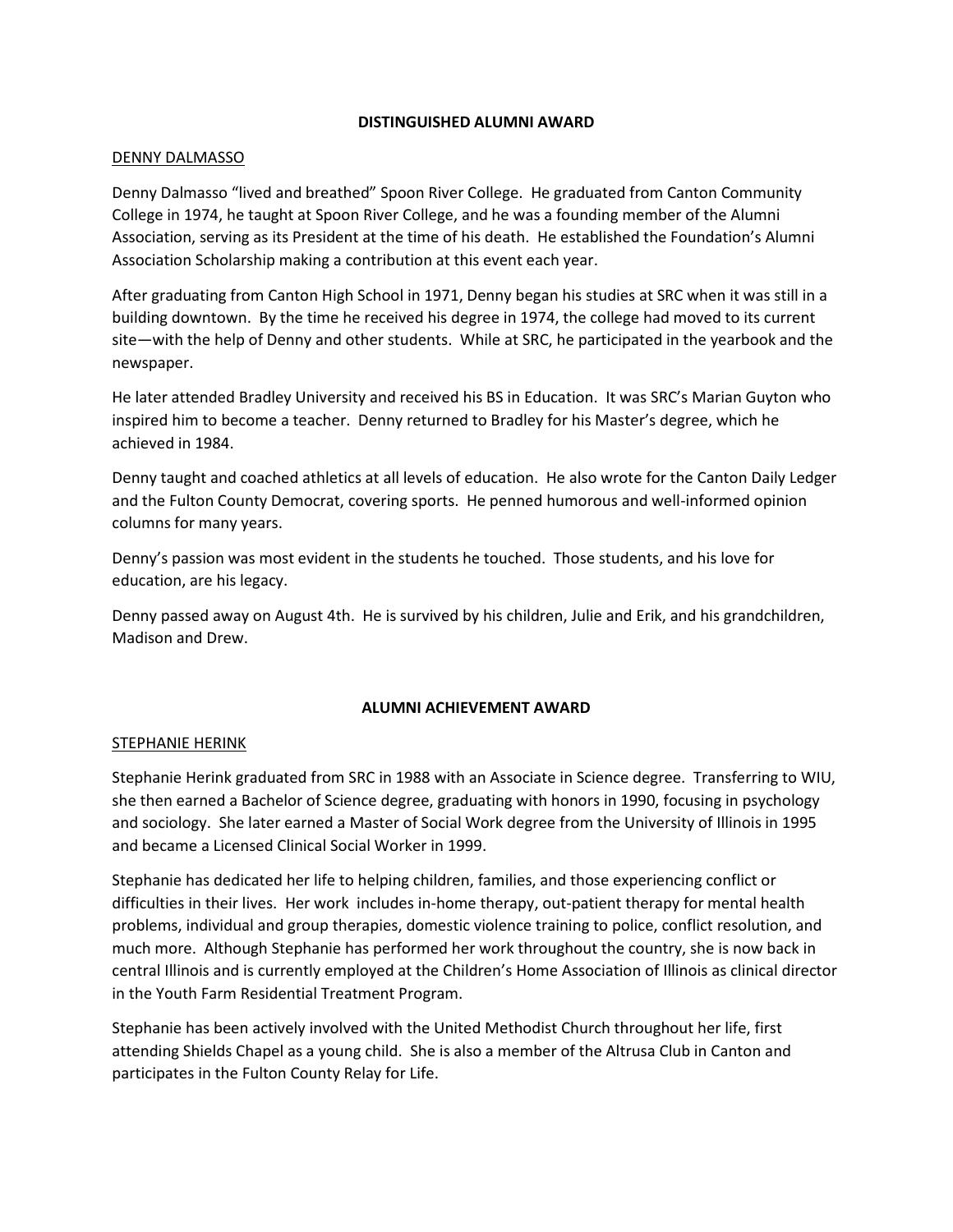According to Stephanie, "My time at Spoon River College was an opportunity for me to grow in confidence in myself and to learn that I was capable of more than I ever thought." She advises high school seniors not to overlook the value of what SRC has to offer them. "Spoon River College provides an amazing start to the college experience. Small classrooms allow for individual attention and support; financially, it can't be beat…"

## FRED MIMS

Fred Mims has been a staff member of the Iowa Athletics Department for the past 38 years, having served as assistant baseball coach, athletic counselor, assistant athletic director, and associate athletic director. His responsibilities have included NCAA, Big Ten Conference and institutional rules compliance, and student athlete support services. He also supervised the Iowa wrestling and baseball programs as well as the department's mental health program. Fred was also asked to serve as Interim Director of the University's Center of Diversity and Enrichment for the 2014-2015 academic year.

After attending Spoon River College, where he earned an Associate of Arts degree, Fred received his BA in English from the University of Iowa, as well as his Master's in Higher Education.

As a student, Fred was a multi-sport athlete and was a two time All Big Ten first team selection in baseball, having led his team to the College World Series. He also played for his country in the 1972 Pan American Games and won a silver medal. Fred also played professional baseball for the Houston Astros organization in the 1970s until he experienced a career-ending injury.

About SRC, Fred states, "SRC was an important beginning to my college education. I was able to develop my reading and writing skills and an appreciation for modern literature." He further states that he will always remember the close relationships he developed with peers and the faculty and staff while he attended Spoon River College.

Fred and his wife Susan have four children—Jeremy, Monica, Corey, and Kelsey—all outstanding students and athletes in their own right. Although he officially retired this year, Fred continues to remain active in his community and at the University of Iowa.

### JASON PARKINSON

Jason Parkinson produced his first theatrical production in the fifth grade. That, and his entrepreneurial spirit, enabled him to open his first business—DJ4U, a mobile DJ service—while in high school. That company still thrives today.

Jason graduated from Spoon River College in 2003 with an Associate of Arts Degree and a certificate in Web Design. He transferred to Illinois State University and earned a Bachelor's degree in Mass Communications. Then Jason became a popular on-air talent with Regent Broadcasting and a Brand Manager/ Digital Program Director with Townsquare Media.

Jason left radio in 2012 and, with his business partner, Jake Hamann, launched OneFire, a Peoria-based development and design team. Serving as vice president and COO, Jason oversees the strategic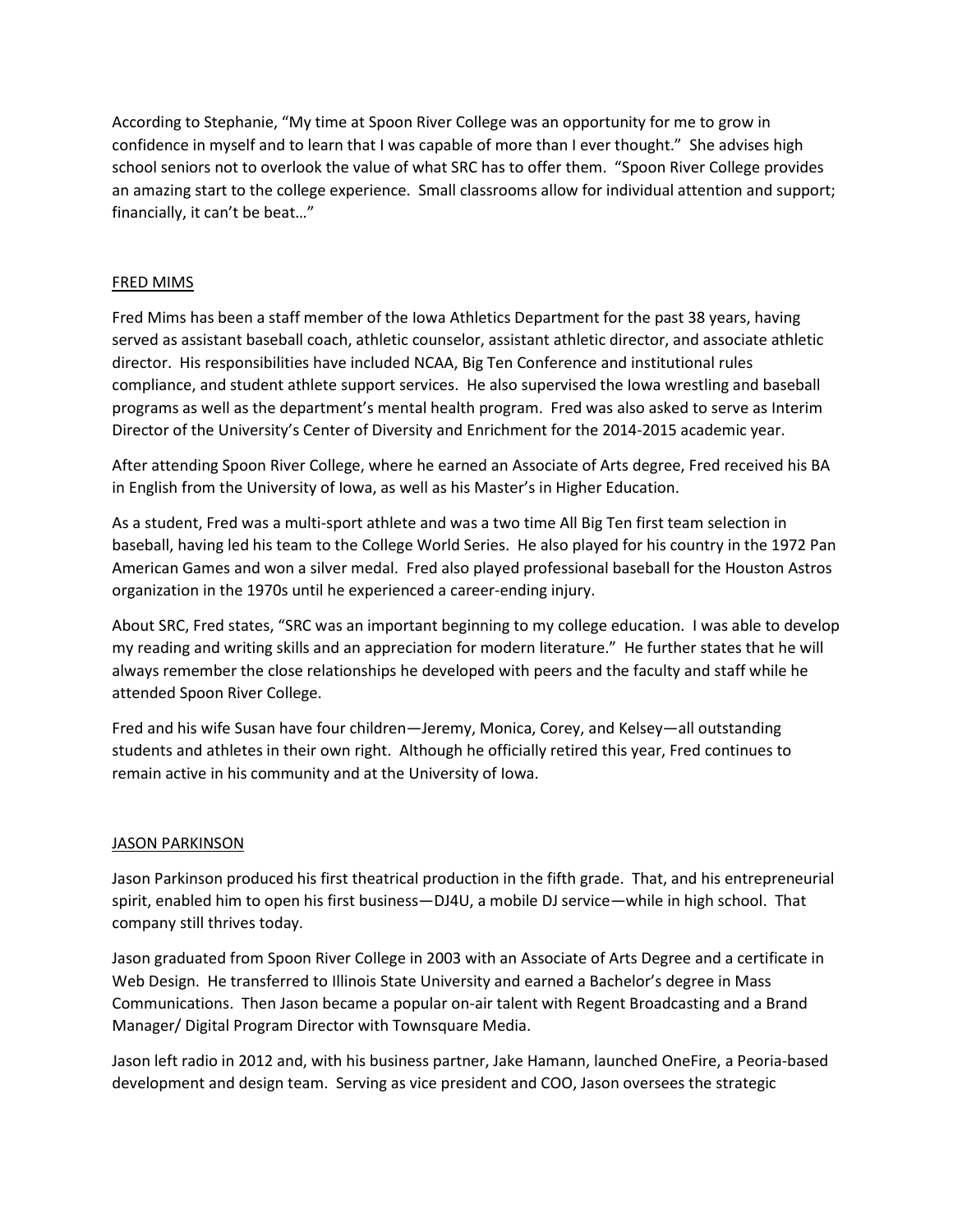operations of the firm, including marketing and communication strategies across multiple delivery channels.

Jason says, "Spoon River College means a quality education that equips you for the real world without the headache of student debt. I received a great education at SRC and got my general education requirements out of the way. The small class size and one-on-one instruction gave me the foundation I needed to go to a four-year institution and concentrate on my major."

The keynote speaker at the 2015 SRC Commencement Exercises, Jason now lives in Peoria with his wife Amber and their son, Takeo. He is a member of Rotary International, serves as a Dave Ramsey Financial Peace University Coordinator, and is a graduate of the Disney Institute's "Disney's Approach to Creativity & Innovation."

# SCOTT SNOWMAN

As a Canton native, Scott Snowman knows the value of hometown pride in small communities. He says, "SRC is one of the most resilient places I have known in my life. It is full of persistent, hard-working, creative, passionate people who don't give up. To me, SRC is part of the very fabric of this community."

Scott is an educator, an artist, and a business-owner and succeeds at all three. He has received the Chamber of Commerce Educator of the Year Award, an Excellence in Teaching Award, and a Teacher of the Year Award during his 30 years in education.

Scott states, "At SRC, we WANT our students. We want ALL of them because we know that a diverse classroom is good for everyone. SRC is outstanding in what it provides the students and the community. The programs we offer are top notch."

As a professional artist, Scott's artwork has been displayed at a wide variety of locations, including Dickson Mounds State Museum, Western Illinois University Gallery, Lakeview Museum, and the Springfield Art Association Gallery. He has collaborated with wife, Tracy, on many projects such as large scale murals, photography, digital design, drawing, ceramics, painting and publishing. They jointly own and operate Snowman Studios.

Scott, Tracy, and their two children—Taylor and Jake—all live, work, and educate in the central Illinois.

### **OUTSTANDING SERVICE AWARD**

### DENNIS CRAWFORD

Dennis Crawford attended Canton Community College for one course as an undergraduate student at Bradley University and received his Bachelor's degree in Marketing in 1971. At Bradley, Dennis was a very successful tennis player, earning a place in Bradley's Athletic Hall of Fame. Now, in his retirement, Dennis has come full circle as a founder of the new Canton Area Tennis Organization—a group which teaches local youth the strategies and lessons of playing tennis.